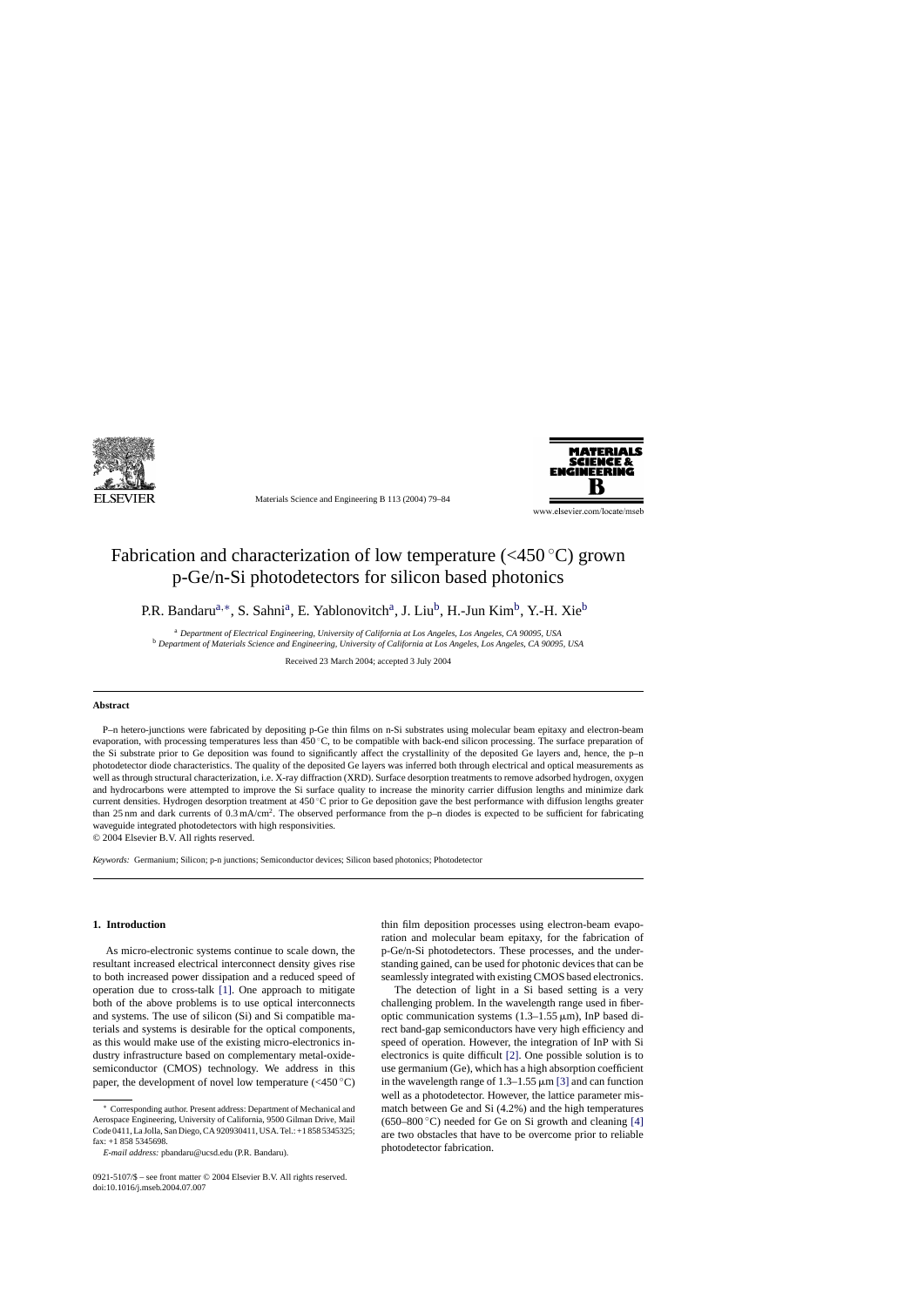<span id="page-1-0"></span>In this paper, we report the results of a study conducted to probe the performance of photodetectors fabricated by depositing Ge thin films on Si substrates at temperatures low enough  $( $450^{\circ}$ C)$  to be compatible with back-end CMOS processing. While the photo-response of the fabricated devices would not be expected to be comparable to the hightemperature processed devices, the aim was to see whether it would be adequate for efficient back-end CMOS integration. A back-end integration route (fabricating photonic devices on top of existing CMOS based electronics) is advocated as it avoids changes in standard foundry practices leading to easier adoption and widespread use of Si based photonics devices. However, the major constraint is that the temperature in back-end processing is usually restricted to less than  $450^{\circ}$ C to avoid damage or degradation to the Al/Ti based micro-electronic component interconnects.

It has been shown previously that electron-beam evaporation of polycrystalline Ge on Si substrates[\[5\]](#page-5-0) at 300 ◦C yields photodetectors with moderate performance (<20 mA/W responsivity and  $>1$  mA/cm<sup>2</sup> dark current densities). We attempt here to improve upon and extend the above work using both electron-beam evaporation (e-beam) and molecular beam epitaxy (MBE), confronting fundamental barriers to performance involving deposition rate, temperature and prior Si substrate surface preparation. To the investigators' knowledge, this is the first time that MBE has been used for low-temperature Ge deposition, for use in photodetectors. As MBE is carried out at much lower background pressures  $(10^{-8}$  Pa vis-à-vis e-beam evaporation at  $10^{-6}$  Pa), lower impurity incorporation and better quality Ge films are expected.

# **2.** Using the minority carrier diffusion length  $(L_n)$  to **characterize deposited p-Ge films**

In our experiments, we fabricate p-Ge/n-Si photodiodes, by depositing p-Ge thin films on n-Si substrates, and the measured photo-response gives us an indication of the quality of the deposited Ge layer. The band structure and physical layout of the fabricated photodetector is shown in Fig. 1. The doping level in as-deposited p-Ge (p:  $10^{17}$  cm<sup>-3</sup>) is much higher than in the substrate (n:  $10^{15}$  cm<sup>-3</sup>); the depletion region is almost completely [\[3,6\]](#page-5-0) in the Si. As a result, the photo-response of the p–n junction is mainly derived from the diffusion of photo-carriers into the depletion region and subsequent collection.

Since the aim of this paper is to characterize the Ge film growth, we quote the results of our photo-response measurements in terms of electron (minority carriers in p-Ge) diffusion length in the Ge  $(L_n)$  and not responsivity as is conventional. Responsivity  $(R)$  is not as fundamental as  $L_n$ ; it is wavelength dependent and varies with specific layer and device design, e.g., *R* can be enhanced by the use of antireflecting films. In another example, which will be described in detail later, integrated waveguide photodetectors could be used to achieve high photo-response using the high refractive



Ohmic Contact: Ti/Al  $(b)$ 

Fig. 1. (a) p-Ge/n-Si band alignment, consistent with the experimental results presented in this paper. The depletion region is shown to be completely on the silicon side of the junction. (b) Schematic diagram of the thin film structure. The photo-electrons, responsible for the photo-response, diffuse towards the depletion region.

index contrast silicon-on-insulator (SOI) material system. A large diffusion length  $(L_n)$  would translate to an intrinsically large photo-response.

The diffusion length  $(L_n)$  is estimated from the normal incidence responsivity values (in mA/W) using an absorption co-efficient,  $\alpha$  of  $10^4$  cm<sup>-1</sup> (at 1.31 µm) [\[3\].](#page-5-0)

## **3. Experimental procedure**

We fabricate p–n junction photodetectors by depositing 200 nm thick p-Ge thin-films (B doped) on n-Si (1 0 0) substrates ( $\rho$ : 2–6  $\Omega$  cm) both by e-beam evaporation (CHA: base pressure of  $4.10^{-4}$  Pa; temperature = 300  $\pm$  10 °C, and MBE (Riber EVA 32: base pressure 8  $\times$  10<sup>-7</sup> Pa; temperature =  $370 \pm 25$  °C). In the MBE samples, the top 10 nm of the Ge was doped  $p^+$  to reduce the metal–Ge contact resistance (Fig. 1(b)). Prior to Ge deposition, the Si substrates were cleaned successively for 2 min each in de-ionized water, acetone, *iso*-propanol and Piranha reagent  $(H_2O_2 + H_2SO_4)$ . The samples were then treated with a final dip in buffered HF, which passivates the Si and leads to a surface stable in air [\[7\].](#page-5-0)

The surface preparation of the Silicon was found to be critical in determining the magnitude and nature of the photoresponse and electrical leakage. When the Si (100) sub-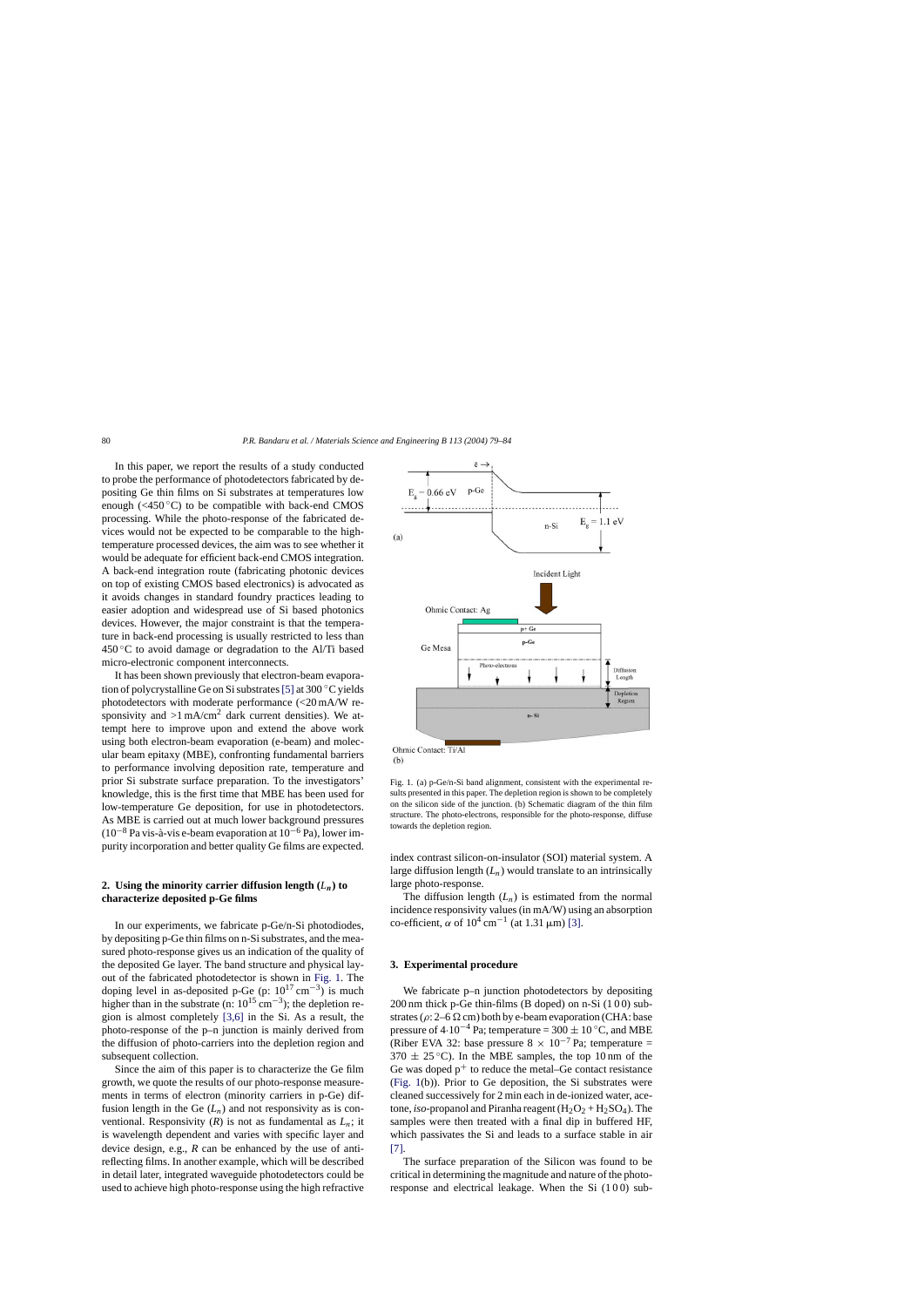<span id="page-2-0"></span>Table 1

Processing conditions for the MBE grown (M) Ge films

| Surface preparation surface of Si substrate                                                                 | Growth rate $(\check{A}/s)$ |           |                   |
|-------------------------------------------------------------------------------------------------------------|-----------------------------|-----------|-------------------|
|                                                                                                             | 2.5                         |           | 0.2               |
| Only HF clean                                                                                               | Sample M4                   | Sample M1 | Sample M5         |
| HF clean + 450 °C hydrogen desorption (15 min)                                                              |                             |           | Sample M7         |
| HF clean + 200 °C hydrocarbon desorption (50 min)                                                           |                             |           | Sample M9         |
| HF clean + 200 °C hydrocarbon desorption $(50 \text{ min}) + 450$ °C hydrogen desorption $(15 \text{ min})$ |                             |           | Sample M12        |
| Piranha clean + $800^{\circ}$ C oxide desorption                                                            |                             |           | Control sample M3 |

The Ge deposition in all the samples was done by MBE at 370 °C (the samples are numbered in the order in which they were grown).

strate is treated with HF, the surface is completely terminated with H atoms, which could hinder the proper registration of Ge adatoms with the Si substrate. Ambient hydrocarbon and oxide contamination also contributes to degrading the Si surface. With these issues in mind, we attempted to remove the H atoms in situ by a pre-deposition heating treatment at  $450\degree$ C in a few samples (see Table 1). To desorb the hydrocarbons from the surface, a 200 ◦C pre-bake for 50 min [\[8\],](#page-5-0) was done in some samples. Additionally, a control sample, M3 in Table 1, was fabricated where an oxide terminated Si substrate was subjected to the standard 800 °C oxide desorption anneal before Ge film deposition [\[4\].](#page-5-0)

During MBE growth, the deposition of Ge on Si was monitored by reflection high energy electron diffraction (RHEED). The overall crystal quality and strain of the as-grown Ge/Si structures was analyzed by ex situ X-ray diffraction ( $\theta$ -2 $\theta$ and rocking curve analysis), using the Cu K $\alpha_1$  (1.5406 Å) line, in a Bede3 diffractometer. An atomic force microscope (AFM) was used to characterize the surface roughness, found to be  $\sim$ 1.5 ± 0.4 nm in all the samples.

The electrical properties of both (a) large (5 mm  $\times$  5 mm) and (b) 400  $\mu$ m  $\times$  400  $\mu$ m Ge mesa–Si p–n junctions were studied. Ge mesa etching was done by a  $HF: H_2O_2$ : acetic acid (1:2:20) mixture. Ohmic contacts were made to the n-silicon and p-germanium by e-beam evaporation at room temperature. Depositing Ti (15 nm)/Al (200 nm) on n-Si and Ag (300 nm) on p-Ge, gives the lowest contact resistance.

The sample was illuminated by 1310 nm light (using a Thor labs mid-IR single mode laser diode), from the Ge side (no difference was observed when light is shone from the bottom Si side) in the 0–3 mW range. The responsivity was measured on a reverse biased p–n junction, using both dc and ac lock-in methods. In the ac technique, the laser diode light was modulated by an optical chopper and the photo-response voltage read by a lock-in amplifier.

## **4. Results and discussion**

## *4.1. Thin film growth*

In RHEED, initially the hydrogenated Si (1 0 0) surface was observed to be  $(1 \times 1)$  reconstructed [\[9\]](#page-5-0) at the growth

temperature of 370 °C (for the control sample, a  $(2 \times 1)$  pattern is seen at 800 ◦C due to an oxide desorbed, cleaner Si surface). The RHEED pattern gradually changes from  $(1 \times$ 1) to  $(2 \times 1)$ , after about 70 nm of Ge have been deposited. Fig. 2 shows a typical  $(2 \times 1)$  RHEED pattern taken *after* the completion of the Ge deposition. At low growth temperatures  $(< 400 °C)$ , the diffusion of Ge adatoms is severely hindered precluding the formation of a Ge wetting layer and idealized Stranski–Krastanov growth [\[10\].](#page-5-0) Subsequent Ge film deposition diminishes the effect of the initial surface roughness; the misfit strain in the film has also been accommodated by now through the formation of strain relieving defects. The above facilitate Ge diffusion and the  $(2 \times 1)$  reconstruction of the surface.

The results of ex situ X-ray diffraction (XRD) are shown in [Fig. 3.](#page-3-0) The  $\theta$ -2 $\theta$  curve for a typical MBE grown Ge film (sample M9 in Table 1) indicates, as shown in [Fig. 3\(a](#page-3-0)), that the Ge layer is almost completely relaxed. [Fig. 3\(b](#page-3-0)) gives a comparison of the rocking curves for samples grown by MBE (sample M9) and e-beam evaporation (sample E3: Table 2). As the width of the rocking curve is inversely proportional to the crystalline quality of the deposited film, it is inferred from [Fig. 3\(b](#page-3-0)) that the MBE films are superior to the e-beam evaporated films, as expected.

## *4.2. Electrical properties*

#### *4.2.1. Diffusion length and leakage current*

[Fig. 4\(a](#page-3-0)) and (b) give the minority carrier diffusion lengths (*L*n) measured for samples processed under different conditions. It is seen from [Fig. 4\(a](#page-3-0)) that *L*<sup>n</sup> strongly varies with the Si surface preparation. Although hydrocarbon desorption



Fig. 2. A typical  $(2 \times 1)$  RHEED pattern after the completion of the Ge growth at 370 ◦C, indicating the formation of a single crystal film.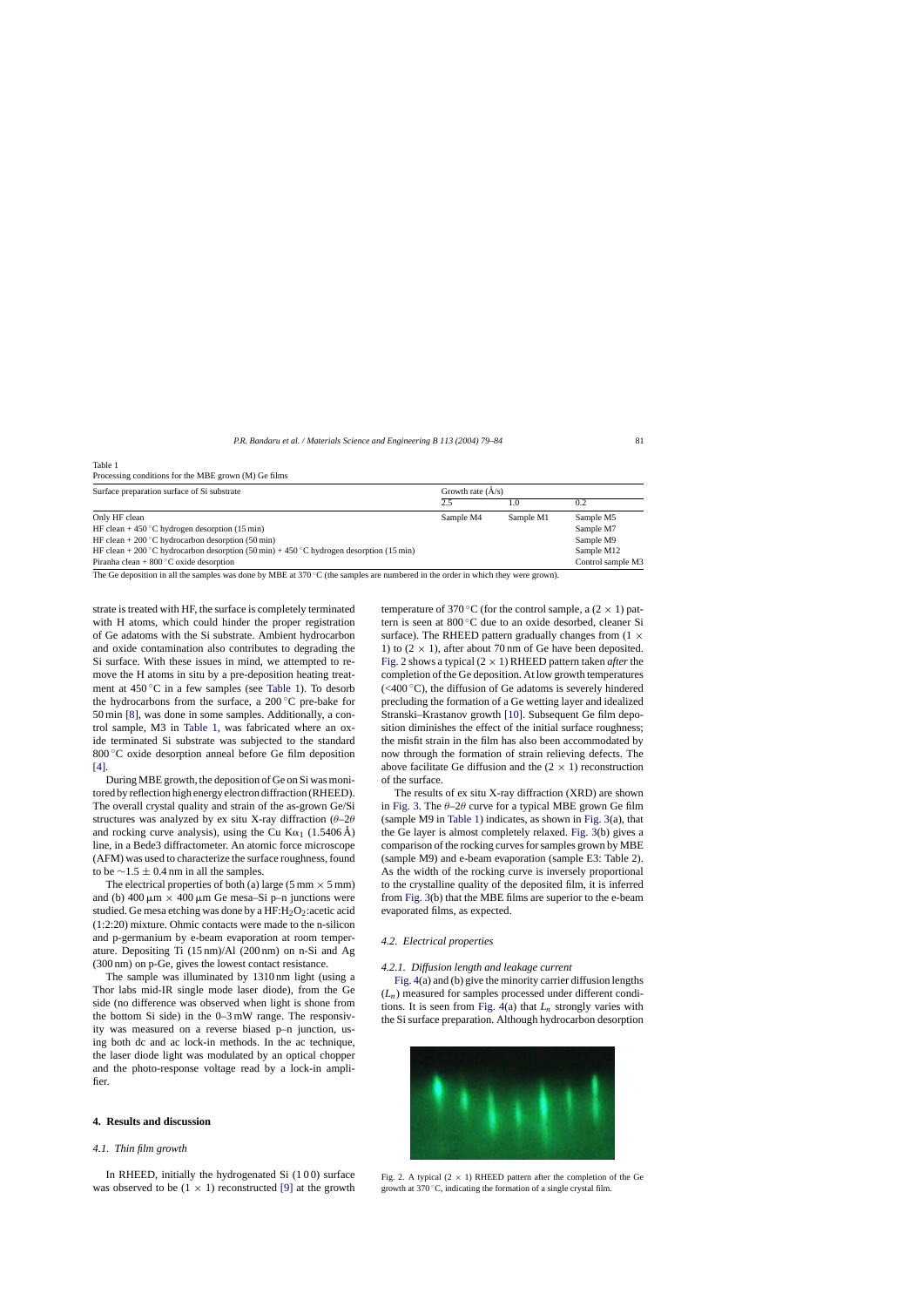<span id="page-3-0"></span>

Fig. 3. (a) A typical  $\theta$ –2 $\theta$ X-ray diffraction spectrum of the p-Ge/n-Si photodetector (sample M9). The (0 0 4) peaks for the Si substrate and for the Ge epi-layer are shown. (b) A comparison of the X-ray rocking curves of typical MBE (sample M9) and e-beam grown (sample E3) p-Ge films on a Si substrate. The full width at half maxima (FWHM) is ∼0.3◦ in the MBE sample, and ∼0.7° in the e-beam sample.

seems to be ineffective in enhancing the  $L_n$  in the present study, the hydrogen and oxide desorption steps do seem to improve the deposited Ge film quality. The hydrogen desorption anneal at 450 °C improves the value of  $L_n$  (samples M5) versus M7). The control sample (M3), processed with an oxide clean at 800 °C, has an  $L_n$  of ∼60 nm. It is then seen that the performance of our low temperature processed devices is off by only a factor of 2, and can be further improved by more careful surface cleaning procedures.

The temperature ceiling for the hydrogen removal was set at 450 ◦C, due to the limitations of back-end CMOS processing. Since complete H desorption occurs only at temperatures exceeding  $600\,^{\circ}\text{C}$  [\[11\],](#page-5-0) a lower temperature treatment implies that the Si surface was not completely devoid of hydrogen. Our results on the e-beam evaporated Ge samples (e.g. sample E3), gave results similar to those reported by Masini *et al*., [\[5\].](#page-5-0) Fig. 5 shows the dependence of the diffusion length of carriers in the Ge on growth rate, which illustrates that the quality of the epitaxial layer improves at lower growth rates.



Fig. 4. (a) The variation of the diffusion length  $(L_n)$  as a function of predeposition surface cleaning temperatures ([Table 1](#page-2-0) lists the exact growth process for the samples). (b) The variation of the diffusion length  $(L_n)$  as a function of growth rate. The experimental points represent samples grown by MBE at 370 ◦C with no prior annealing (samples M1, M4 and M5; see [Table 1\).](#page-2-0)

The dc current–voltage characteristics of a typical MBE grown p-Ge/n-Si photodiode (sample M7) are shown in Fig. 5. The leakage current in all the MBE samples was in the range of  $0.2-0.3$  mA/cm<sup>2</sup> at  $-1$  V reverse bias, which is the *lowest reported* for Ge–Si photodetectors [\[12\].](#page-5-0) The electron-beam evaporated samples (samples E1 and E3 in



Fig. 5. Current density (*J*)–voltage (*V*) curves for the p-Ge/n-Si photodiodes, with (*illuminated*) and without (*dark*) light.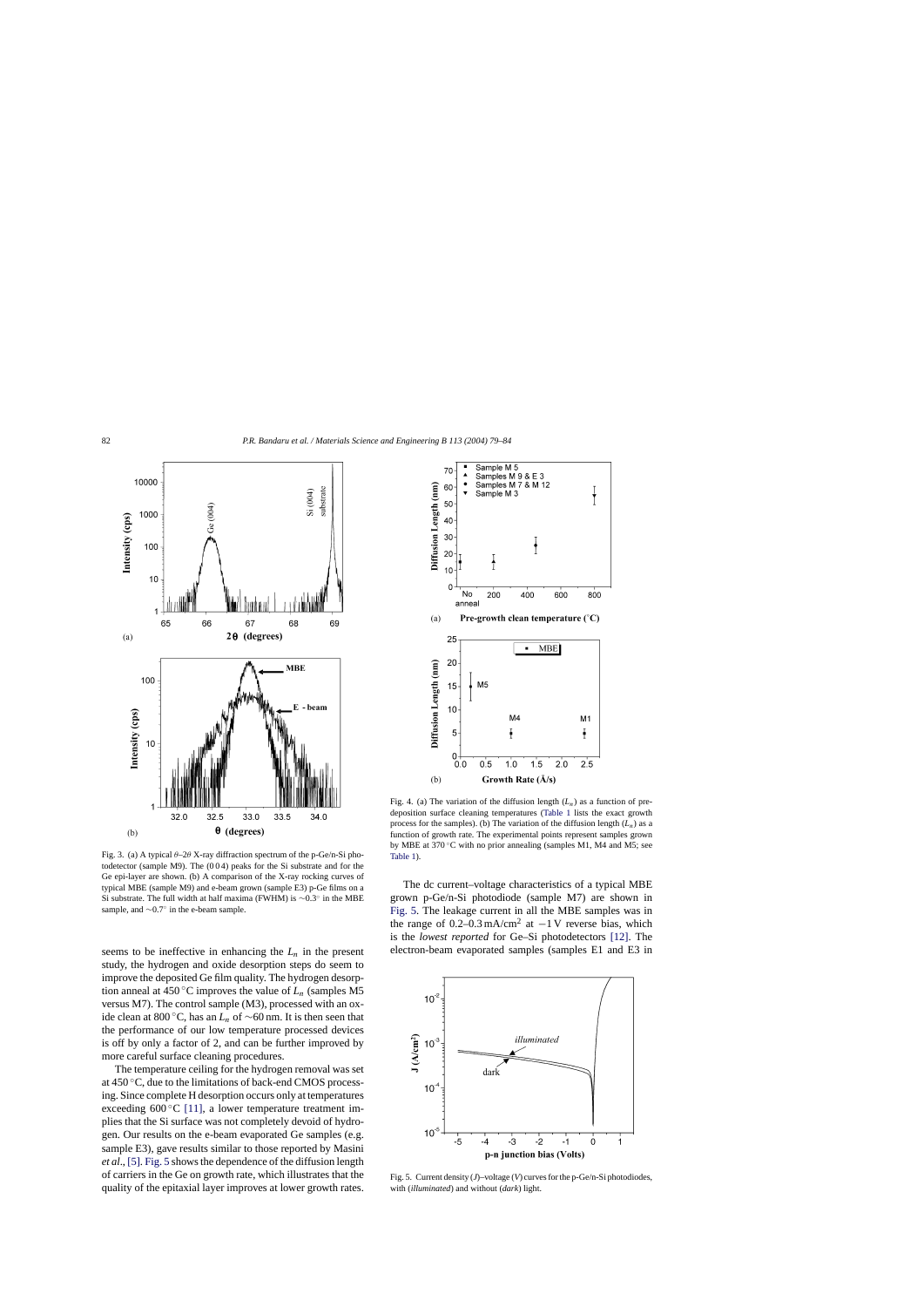Table 2

Processing conditions for the electron-beam evaporated (E) Ge films

| Surface preparation of Si substrate | Growth rate $(\AA/s)$ |           |  |
|-------------------------------------|-----------------------|-----------|--|
|                                     | 1.5                   | 0.5       |  |
| Only HF clean                       | Sample E1             |           |  |
| HF clean $+ 200$ °C hydrocarbon     |                       | Sample E3 |  |
| desorption (50 min)                 |                       |           |  |

The growth temperature was 300 ◦C (the samples are numbered in the order in which they were grown).

Table 2), on the other hand, give higher leakage currents of about  $1.6-1.8$  mA/cm<sup>2</sup>.

# *4.2.2. Modeling the leakage current*

The leakage under reverse bias was modeled by considering the two components of the reverse current [\[13\]](#page-5-0) viz.: (1) leakage current from defects at the p–n junction interface, the *generation current*, and (2) a *diffusion current* component arising from outside the space charge region in the Ge. Since the depletion region resides almost completely in the Si, the generation current within the space charge region including the Ge is neglected.

*4.2.2.1. Generation current.* The leakage current density from the Ge–Si interface,  $J_{gen}$ , can be estimated as

$$
J_{\rm gen} \approx en_{\rm Ge} v_{\rm s} \tag{1}
$$

Here,  $n_{\text{Ge}}$  is the minority carrier concentration in the Ge and  $v<sub>s</sub>$  is the surface recombination velocity.  $n_{Ge}$  in our devices is  $\sim$ 10<sup>9</sup> cm<sup>-3</sup> ( $n_{\text{Ge}} = n_i^2$ /p). To estimate the maximum possible leakage current, we assume a reasonably high value of  $v_s$  (10<sup>6</sup> cm/s), typical for a defective semiconductor sur-face [\[3,13,14\].](#page-5-0) Using these values,  $J_{gen}$  is calculated to be  $\sim$ 0.15 mA/cm<sup>2</sup>.

*4.2.2.2. Diffusion current.* This component of the leakage current density arises from outside the depletion region. Minority carriers (electrons in p-Ge and holes in n-Si) diffuse to the edge of the space charge region and are then swept by the reverse bias to the Ohmic contacts. Since the minority carrier concentration in the p-Ge is much higher than in the n-Si (by a factor of about  $10<sup>4</sup>$ ), we only consider the diffusion leakage current on the Ge side. The diffusion component  $(J_{\text{diff}, n})$  of the leakage current density in the p-Ge is

$$
J_{\text{diff},n} \approx q \frac{n_{\text{Ge}}}{\tau_n} L_n \tag{2}
$$

Here,  $\tau_n$  is the minority carrier lifetime in the p-Ge.  $\tau_n$  is estimated to be  $\sim$ 2.5 ps from the diffusion coefficient ( $D_n$ ) and  $L_n$  [\[3\]. W](#page-5-0)e measured, using the hall effect, a value of mobility  $(\mu_n)$  of p-Ge of ~100 cm<sup>2</sup>/V s, in the MBE samples. Using these values in Eq. (2) we calculate  $J_{\text{diff}, n} \sim 0.15 \text{ mA/cm}^2$ .

Combining  $J_{\text{diff}, n}$  and  $J_{\text{int}}$ , the total reverse leakage current density is <sup>∼</sup>0.3 mA/cm2, which agrees quite well with the experimental values of  $0.2{\text -}0.3$  mA/cm<sup>2</sup> in the MBE samples. However, these models predict the leakage in the e-beam samples to be of the same order due to the similar values of  $L_n$ , while the observed leakage is ~1.7 mA/cm<sup>2</sup>. The poorer crystalline quality of the Ge in the e-beam samples (evidenced through X-ray diffraction), probably results in a lower electron mobility and higher surface recombination velocity increasing the leakage current density.

In analyzing the reverse leakage currents it is worth noting that, for the case of p-Ge, the diffusion of electrons towards the depletion region could be impeded by an energy barrier due to the large number of dislocations, which act as acceptor sites for electrons, at the Ge/Si interface [\[15\].](#page-5-0) The presence of a barrier is suggested in some samples where high photoresponse is accompanied by a correspondingly high reverse leakage current density. However, these effects are not very significant and the departure from typical values of leakage current densities is quite small. So, even though the assumption of an energy barrier at the Ge/Si interface would make the leakage model more complete, we do not include the barrier in our analysis because its impact on the overall performance trends in our devices is negligible.

# *4.3. Dependence of photo-response on wavelength and input power*

It is seen (Fig. 6) that the photo-current scales linearly with the incident laser power in all the devices (i.e. the responsivity stays constant), indicating stable operation over a wide range of input power.

The spectral variation of the absorption coefficient of the epitaxial Ge films ([Fig. 7\)](#page-5-0) follows closely that of bulk single crystal Ge in the optical communications window of  $1.3-1.55 \,\mu m$ , proving the feasibility of use of the fabricated p-Ge/n-Si photodetectors in an integrated environment. Although the MBE deposited Ge is single crystalline, it is still expected to be heavily defective due to the low growth temperature and the lattice mismatch with the Si substrate. The imperfect film is probably responsible for the lack of a sharp transition at  $1.55 \mu m$ .



Fig. 6. The photo-current of the p-Ge/n-Si photodiodes scales linearly with incident laser power. We show the variation for MBE sample M7, reverse biased, at −3 V.